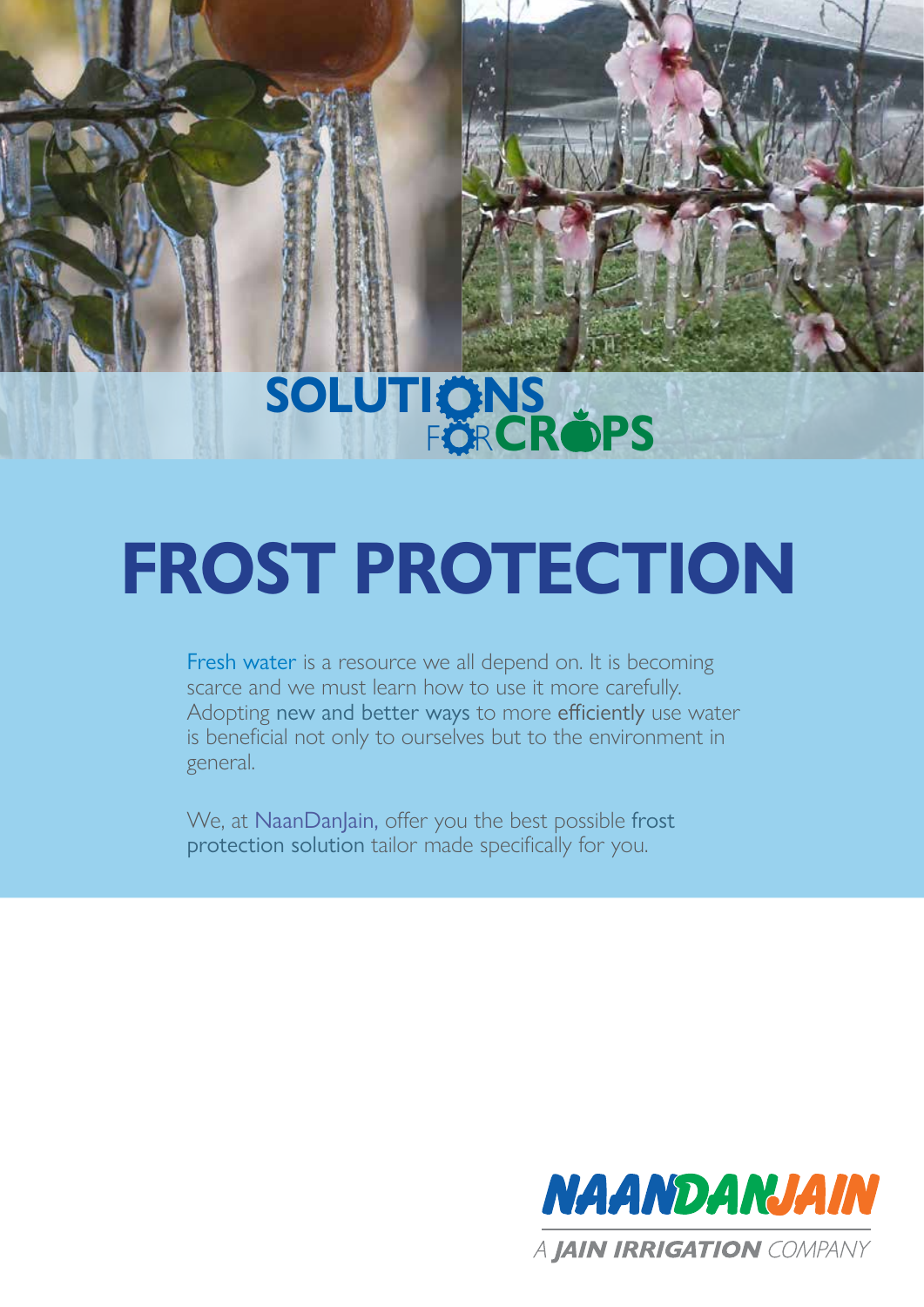## NAANDANJAIN **JAIN IRRIGATION** COMPAN

## **INTRODUCTION**

The world around us is changing. Change has always been a part of this planet, but recently the rate at which change occurs has been accelerating. Extreme weather phenomena, such as tsunamis, earthquakes, heat waves, cold fronts and floods are becoming more and more common.

The natural and agricultural environment is highly affected by climate change. The leafing out, blooming, flowering, ripening of fruits, water balance and so on are all very susceptible to stress and severe damage as a result of the extreme weather.

One of these extreme weather events is temperature drop below 0˚C, namely frost. When these drops in temperature occur out of season, the plants are illequipped to cope with it on a physiological level, and they suffer severe damage as a result.

#### **There are two kinds of frost:**

**Advection Frost (Windy Frost or Black Frost)** occurs when a cold air mass (cold front) moves into an area, bringing freezing temperatures. Wind speed is usually above 8 km/h. Possible protection against this kind of frost is very limited.

**Radiation Frost** occurs when, with a clear sky and calm winds, the temperature near the surface of the earth drops below freezing point. As temperatures drop, the cold air flows downward to lower topographic areas. That is where most of the damage occurs. Efforts have been made to come up with a solution for this kind of frost; a way to alleviate the damage caused by the low temperatures. In order to do so, we utilize the same basic laws of nature that play an important role in creating the frost itself.

Many methods have been used to protect fields and plantations from frost, including smokers, wind machines, helicopters, tire burning and the use of sprinklers. Some methods have been more successful than others. The use of sprinklers was found most efficient in most cases.







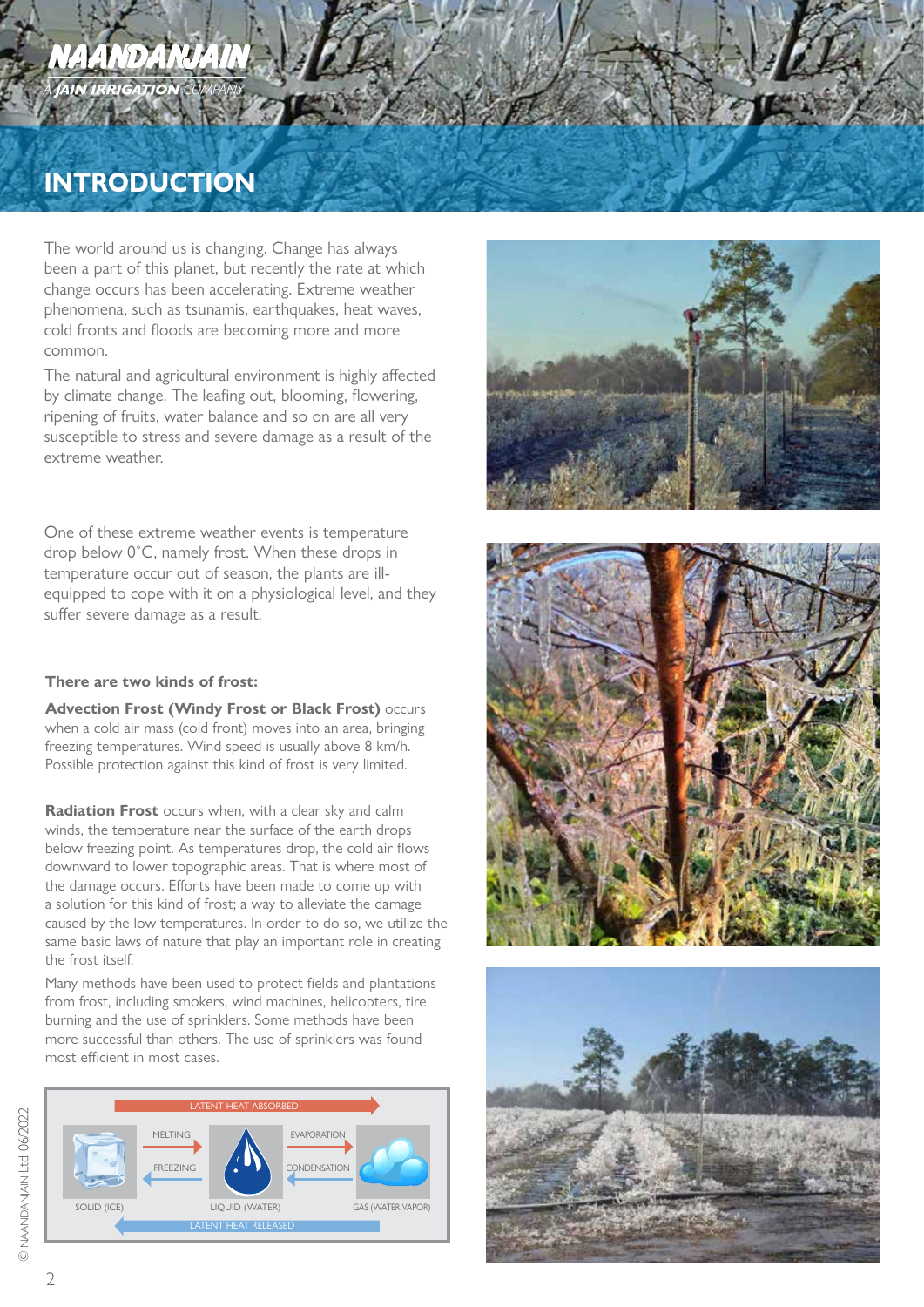

## **FROST PROTECTION BY SPRINKLER**

There are different ways to use sprinklers for frost protection, taking many factors into account. However, the same thermodynamic principles apply to all methods of irrigation:

A minimum application rate of 3.0 mm/h is required. This is enough to provide protection at temperatures as low as -3˚C. Another 0.5 mm/h is required for every additional degree, i.e. if the temperature is -4.0˚C, the minimum application rate will be 3.5 mm/h (35 m<sup>3</sup>/ha/hour).

#### METHODS OF WATER APPLICATION



#### **1. Overhead Full Cover**



Overhead sprinkler irrigation is a very common practice in frost protection. Overhead irrigation provides excellent frost protection at temperatures of -7 °C and lower if the application rates are sufficient and the application is uniform. Drawbacks of this method are extensive water consumption; ice loading can cause branch damage; and root disease can be a problem in poorly drained soils. Water logging and soil erosion may also be a problem due to the large amount of water needed for overhead full cover frost protection.

Conventional overhead sprinkler systems use standard impact sprinklers to completely wet the plants and soil. Sprinkler distribution uniformity is important to prevent inadequate coverage, which might result in damage. In most cases, the sprinkler heads should be mounted at 30 cm or higher above the top of the plant canopy to prevent the plants from blocking the spray. For frost protection, specially designed springs are often used, which are protected by an enclosure to prevent the icing of the heads. In short, the conventional overhead full cover method, when applicable, provides excellent protection and is the most common and safest frost protection solution. It is widely used in open field crops, all kinds of orchards, blueberries and more.

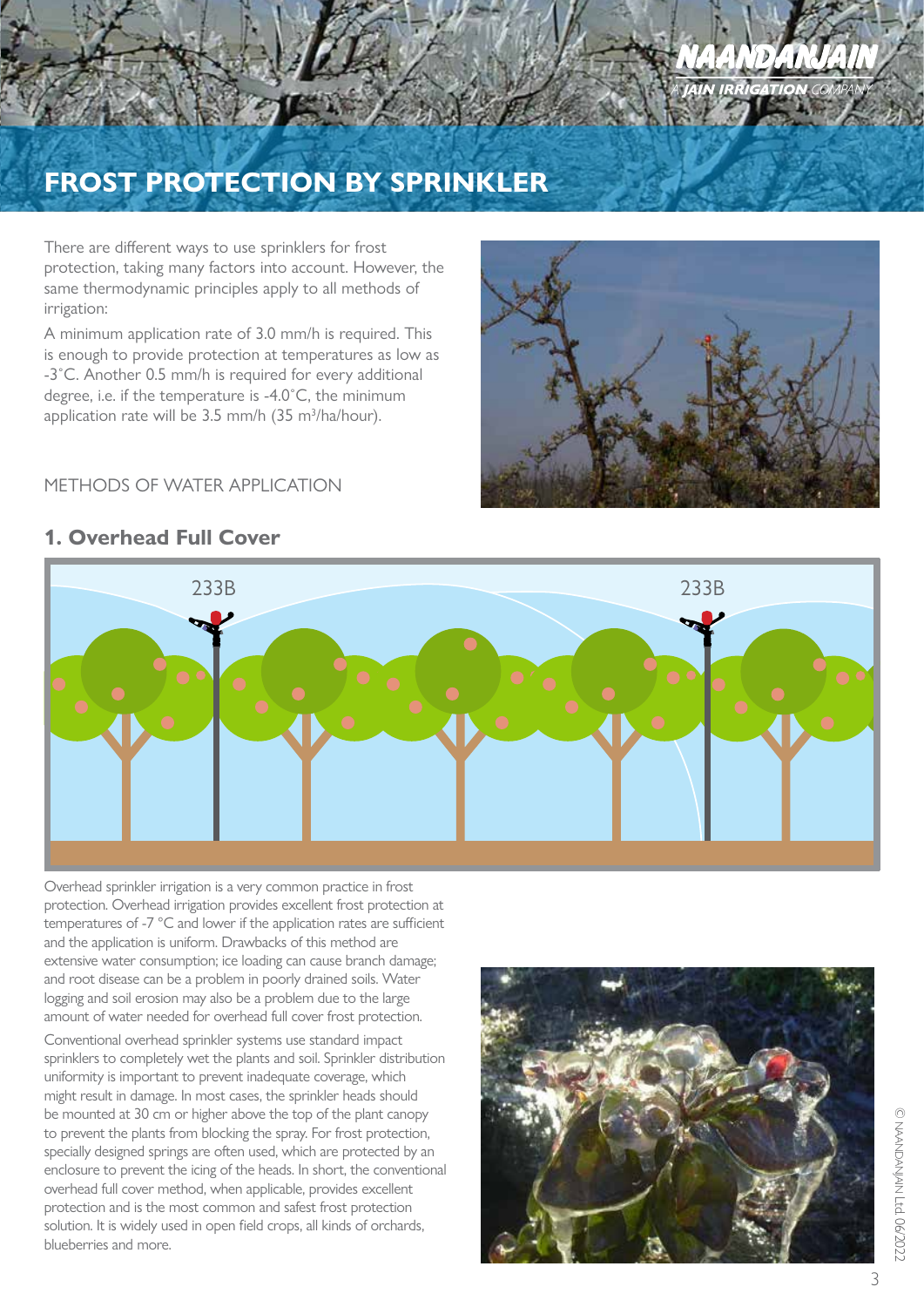

## **NAANDANJAIN SOLUTIONS FOR OVERHEAD FULL COVER:**



#### **233 B - Impact Sprinkler**

- High water distribution with spacing up to 20m.
- Integrate stream straightening for maximum range.
- Red cap protects drive spring and protects from frost damage.



#### **Super 10**

- Flow rate: 360-670 l/h
- Upright installation
- A compensated flow rate version is available
- Big droplet size (no mist)
- Overhead and overlap installation



#### **Super 10 LA**

- Flow rate: 360-850 l/h
- Upright installation
- 2 Different low angles 10° and 14°
- Big droplet size (no mist)
- Overhead target installation



#### **Mamkad 16**

- Flow rate: 135-270 l/h
- Upright installation
- A compensated flow rate version is available
- Big droplet size (no mist)
- Overhead and overlap installation



### • Flow rate: 180-320 l/h **Mamkad 16 LA**

- Upright installation
- Big droplet size (no mist)
- Overhead target installation

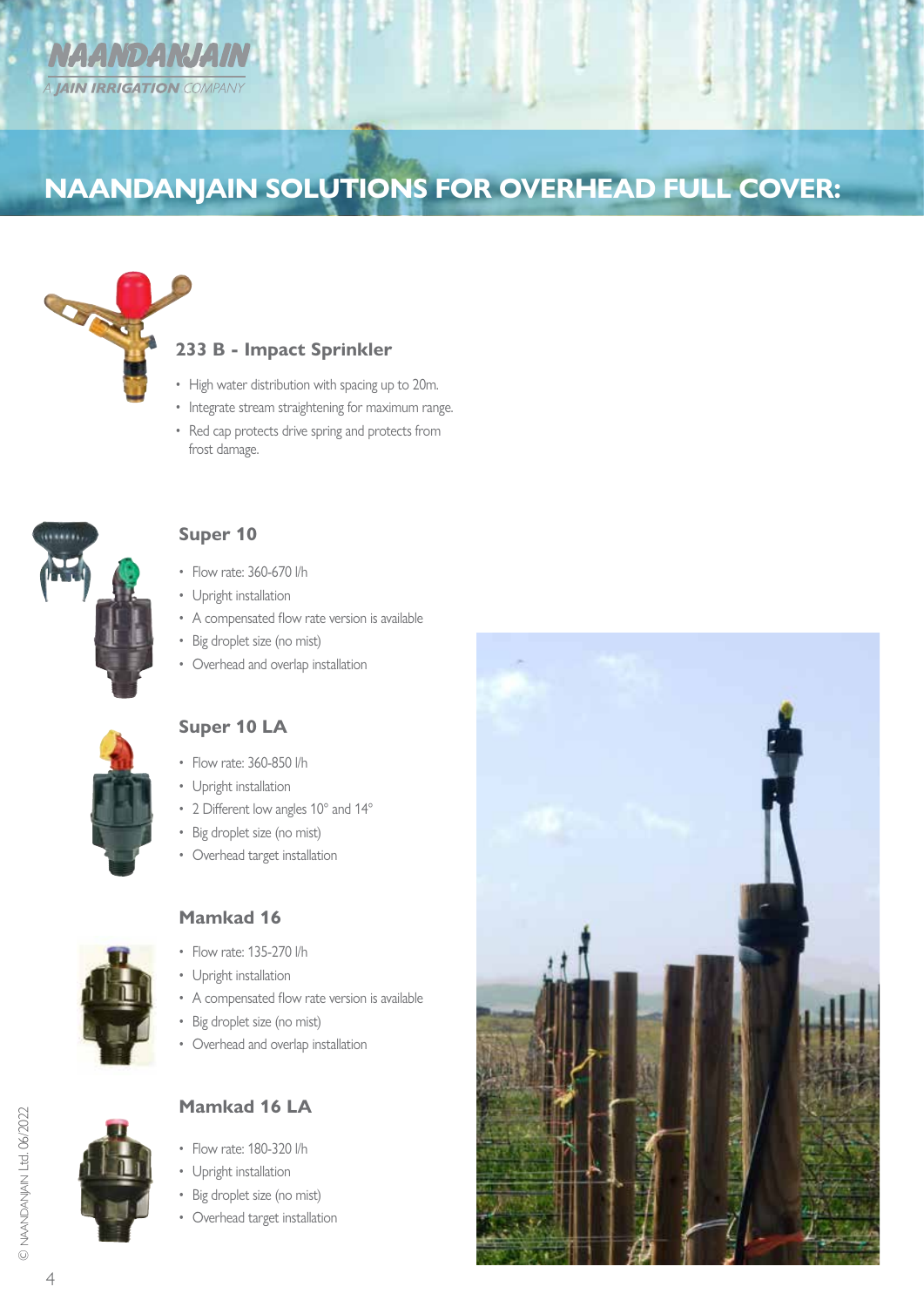

**2. Targeted Micro Sprinklers**





Targeted micro sprinklers spray the water directly onto the plants, with smaller amounts of water falling between plant rows. Usually a single microsprinkler is positioned above a single tree. A big advantage of using targeted sprinklers is that they commonly have much lower flow rates compared to conventional sprinklers. In other cases, like some of the fruit wall crops, an overlapping spacing between the microsprinklers is applied and a continues wetting zone is achieved along the relatively narrow row of trees, giving perfect targeted protection. Needless to say, this saves large amounts of water and consequently mitigates the disadvantages of the conventional impact sprinklers, and saves money.

One of the advantages of targeted micro-sprinklers is their ability to protect larger areas with a given amount of water. On the other hand, one of the limiting factors of this kind of frost protection is the possibility of water freezing inside the narrow tubes leading up to the emitters. The flow velocity will determine the freezing point.

When planning a frost protection system using the targeted method, this should be taken into account and a sufficient flow velocity should be ensured. The same principle applies to the "Strip" method presented below.



#### **2002 AquaSmart**

- Flow rate: 20-95 l/h
- Upright installation
- Upside down installation
- Big droplet size (no mist)
- Overhead target installation

#### **2005 AquaMaster**

- Flow rate: 35-300 l/h
- Upright installation
- Upside down installation
- Big droplet size (no mist)
- Overhead target installation

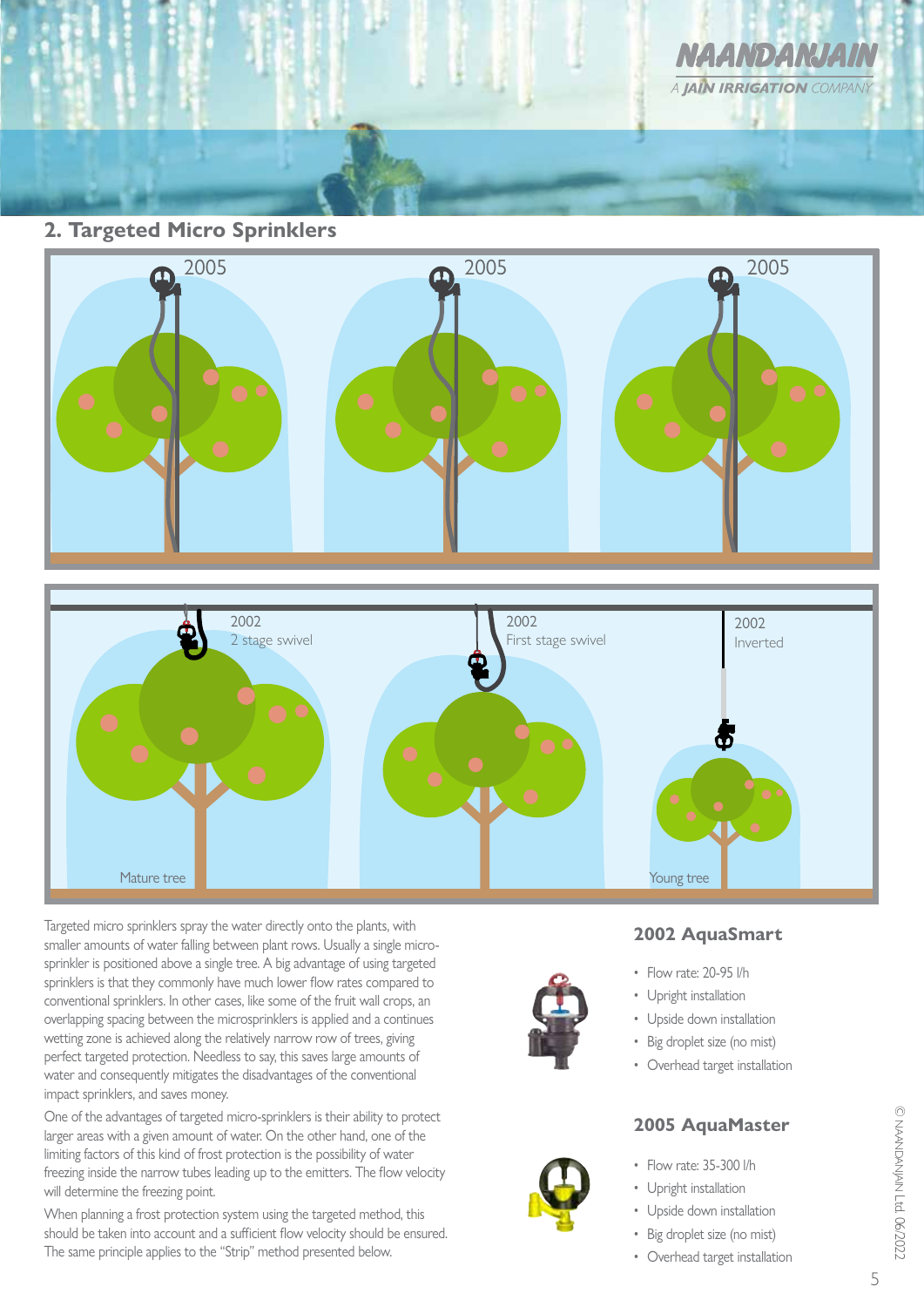

**3. Strip Method -** The latest, most adaptive frost protection solution



TOP VIEW



FRONT VIEW

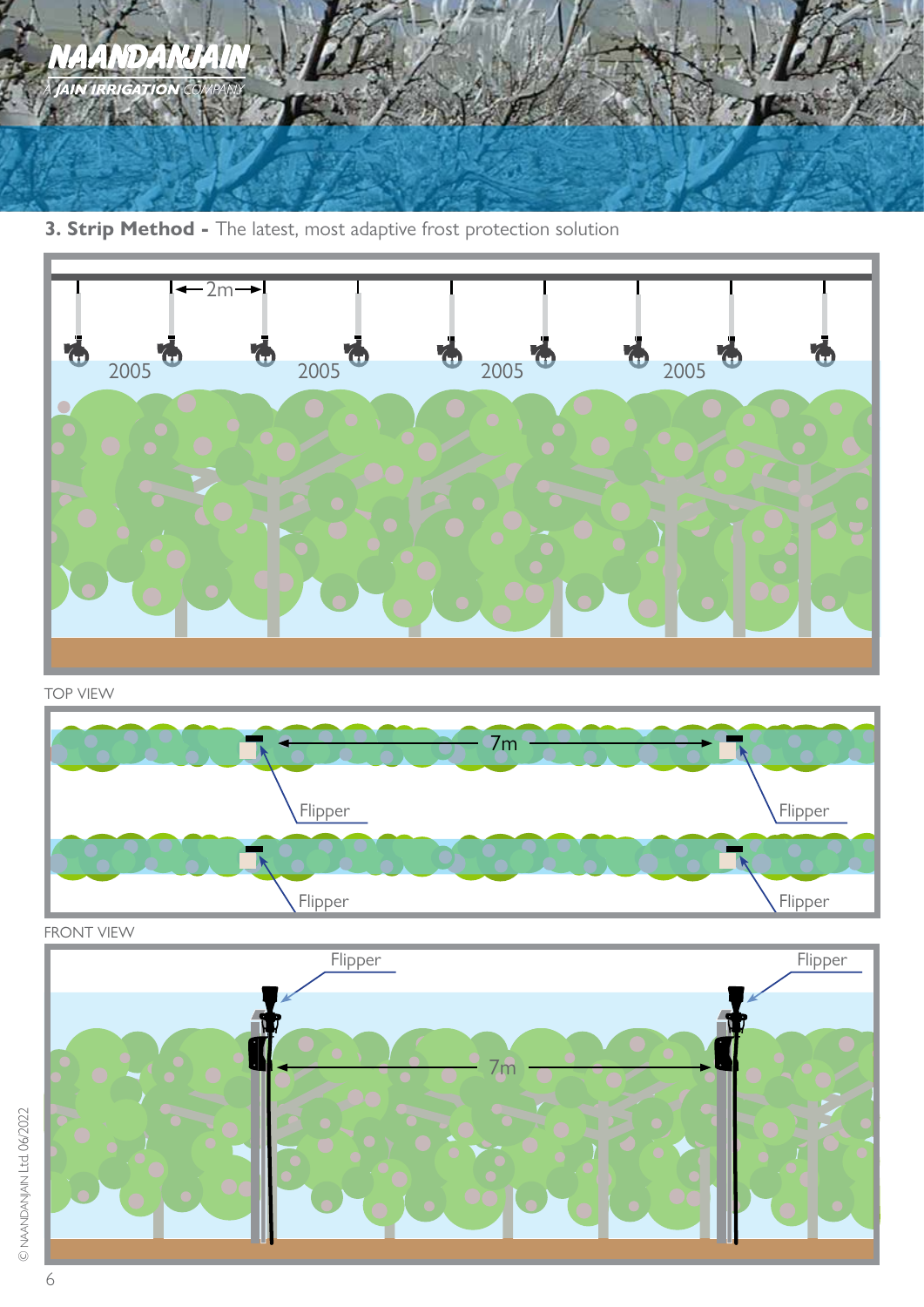In many cases, in apple orchards, berries, grapevines, or vines in general, grown grown in narrow rows as "fruit wall" configuration. We can irrigate only the row itself, without applying water to the spaces between rows, as a result, we save huge amounts of water, making it possible to protect a much larger area at the same time. The bottom line is precision. Only the plants need to be protected; not the roads or the spaces between trees.

We would save money on the irrigation system requirements and we would prevent damage caused by applying up to 50  $\mathrm{m}^{3}\mathrm{/}$ hectare each hour for the duration of the night.

The Flipper allows us to do all that, while applying significantly less water per hectare, we provide the same exact protection.

#### **Flipper**

- Recommended working pressure: 2.0-3.0 bar
- Flow rate: 25-45 l/h
- Filtration requirements: 130 micron (120 mesh)